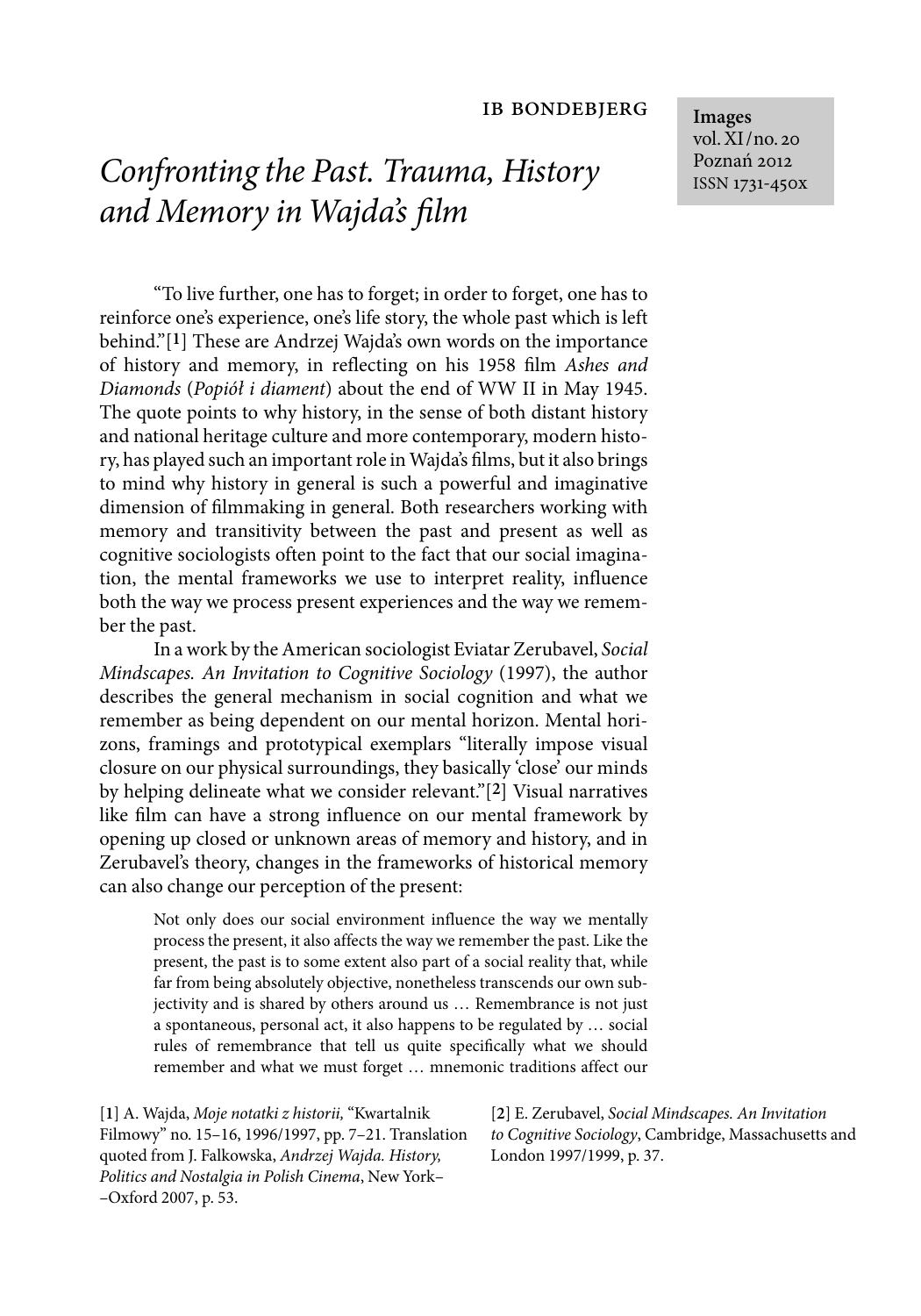memory even more significantly by prompting us to adopt a particular cognitive 'bias' that leads us to remember certain things but not others.[**3**]

This particular dialectic between past, present and what a given community or culture considers to be within 'official' history and memory is universal for all societies. But the tension between what is inside and outside of memory and official history varies from country to country and historically. For a society like Poland, history since WW II can be characterized as a minefield of explosive zones, with fundamental shifts in regimes, political ideologies and the cultural atmosphere. Many of Wajda's films address these explosive history and memory zones, providing visualizations of sensitive points and experiences in recent Polish history. Even when he has dived deeper into older Polish history, he has often addressed contemporary issues or made a symbolic intervention into present reality, where he could not speak openly. Wajda's historical films therefore enter into critical dialogue with strong, collective mnemonic traditions, they deal with mental horizons that can potentially change or open our perception of the past and present. In doing this, Wajda's films also choose filmic discourses and perspectives on the past that are open for debate and participate in an ongoing battle of interpretation. Film is, as has already been indicated, a powerful medium for the visual representation of the past and for putting historical themes and questions of memory and history on the individual and collective public agenda. Looking at European cinema production since 1945, it seems that WW II is still going on in our minds and in the cinema, and directors, like Wajda, keep returning to this crucial period in contemporary history. But we can also see a very strong trend in film stories now beginning to hit the screens dealing with the communist period. There is a need to come to terms with this recent past in German cinema,[**4**] and on the Western side of the iron curtain the very fact that films now dig this past up can confirm or completely change our Western concept of how life over there in fact was. History as such, both on the big and the small screen, and the return to defining national moments of history, is strong in, for instance, the British heritage tradition[**5**] or in a nation like Denmark, where the events of around 1864 are still given a lot of attention.[**6**] **Seeing the past: film and history**

#### [**3**] Ibidem, p. 81 and 88.

[**4**] See for instance I. Bondebjerg, *Coming to Terms with the Past: Post-1989 Strategies in German Film Culture*, "Studies in Eastern European Cinema" 2010, vol. 1, no. 1, pp. 29–42.

[**5**] The British researcher Andrew Higson has written extensively on the heritage genre, for instance,

A. Higson, *English Heritage, English Cinema. Costume Drama Since 1980,* Oxford 2003.

[**6**] Like in many European nations, public service broadcasters often use historical series to attract a large, national audience. In Denmark, this has been the case with DR (the main PBS station) and series like *Matador* (1978–1981), a 24-part series on life in Denmark from 1930–1947, or the follow up, *Krøniken* (2005–2007), following life in the post-war period. These series have been seen by millions of Danes, and have become part of public memory. DR is now pro-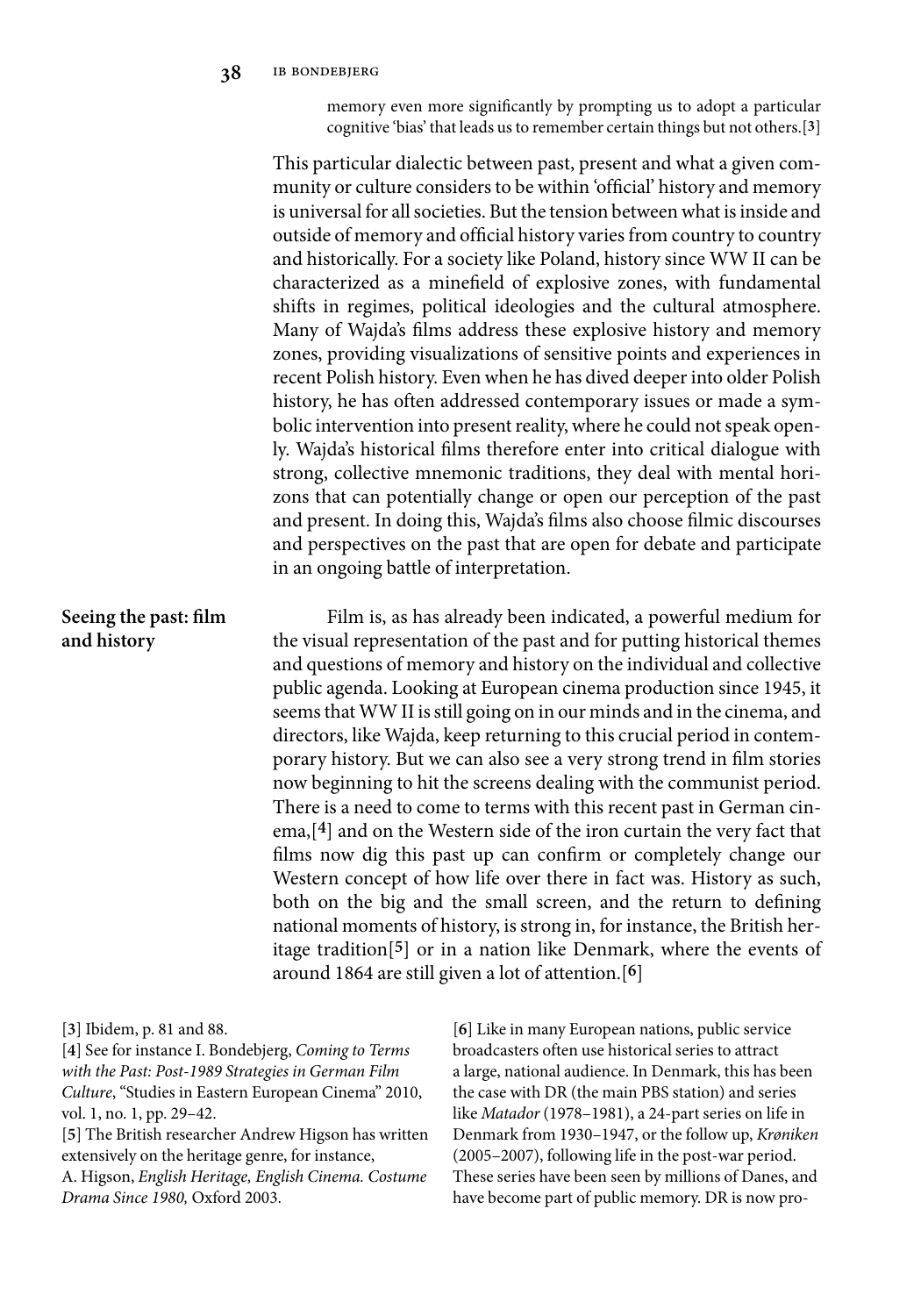Robert Rosenstone, in *History on Film – Film on History* (2006)[**7**], discusses some of the basic reasons for the ability of films to stimulate the feeling for history as live experience. First of all, films can recreate the past as a living reality, so that we get a direct sense of how it was 'to live then'. History classes or reading history books seldom give us this live dimension, this possibility of feeling and experiencing the past. The personification and dramatization of historical realities and conflicts help vitalize historical knowledge and create memory tracks. The way historical films recreate historical events and circumstances is very often highly contested and discussed both by historians and the audience, but the nature of combining historical reality with fiction is precisely to create structures of identification and emotion and insert them into a semi-factual historical reality. A historical fiction film is not a documentary, it is not historical journalism or teaching: it is drama, it is fiction. But historical dramas are important because of the link they can create between structural, large scale history and the history of everyday life.

The discussion that often accompanies a historical film about whether it is a true and factually correct representation of historical reality is natural and not very different from discussions following a contemporary drama about whether the film is a realistic depiction of the theme, the characters and the milieu portrayed in the film. Even though we as audience have a basic need to be able to experience the film as either a documentary, with a more direct relation to reality, or as a fiction film, with a much more indirect and hypothetic relation to reality,[**8**] we always react to films by bringing our real experiences and emotions with us. In our experience of and response to films, we cannot let go of the need to interact with the film based on the same kind of cognitive and emotional structures that frame our interaction with reality. We bring our reality with us to the cinema, so even though we know that this is film and fiction, the 'reality-test' stays important.

Historical films are important, despite the fact that we may find some of them controversial in the way they depict and represent reality, for other reasons having to do with the role of emotions in memory storage and activation. Theories of memory[**9**] make a distinction between short-term memory and long-term memory, and these theories indicate that activation of memory is strongly enhanced when memory-data are stored through condensed narrative images and stories. Therefore, images in the form of narratives give a stronger inten-

ducing a large historical series around one of the largest, traumatic events in Danish history – the loss of large parts of the country to Germany in the war in 1864.

[**7**] R. Rosenstone, *History on Film – Film on History*, Harlow 2006.

[**8**] Theories of different ways of relating to reality in fiction and non-fiction are discussed on a cognitive,

theoretical basis in, for instance, C. Plantinga, *Rhetoric and Representation in Nonfiction Film*, Cambridge 1997.

[**9**] Memory theory is discussed in Zerubavel's previously mentioned book (see note 2), pp. 81–100, but a broader discussion of social cognition and forms of memory can also be found in S. Fiske & S. Taylor, *Social Cognition*, New York 1991, pp. 295–346.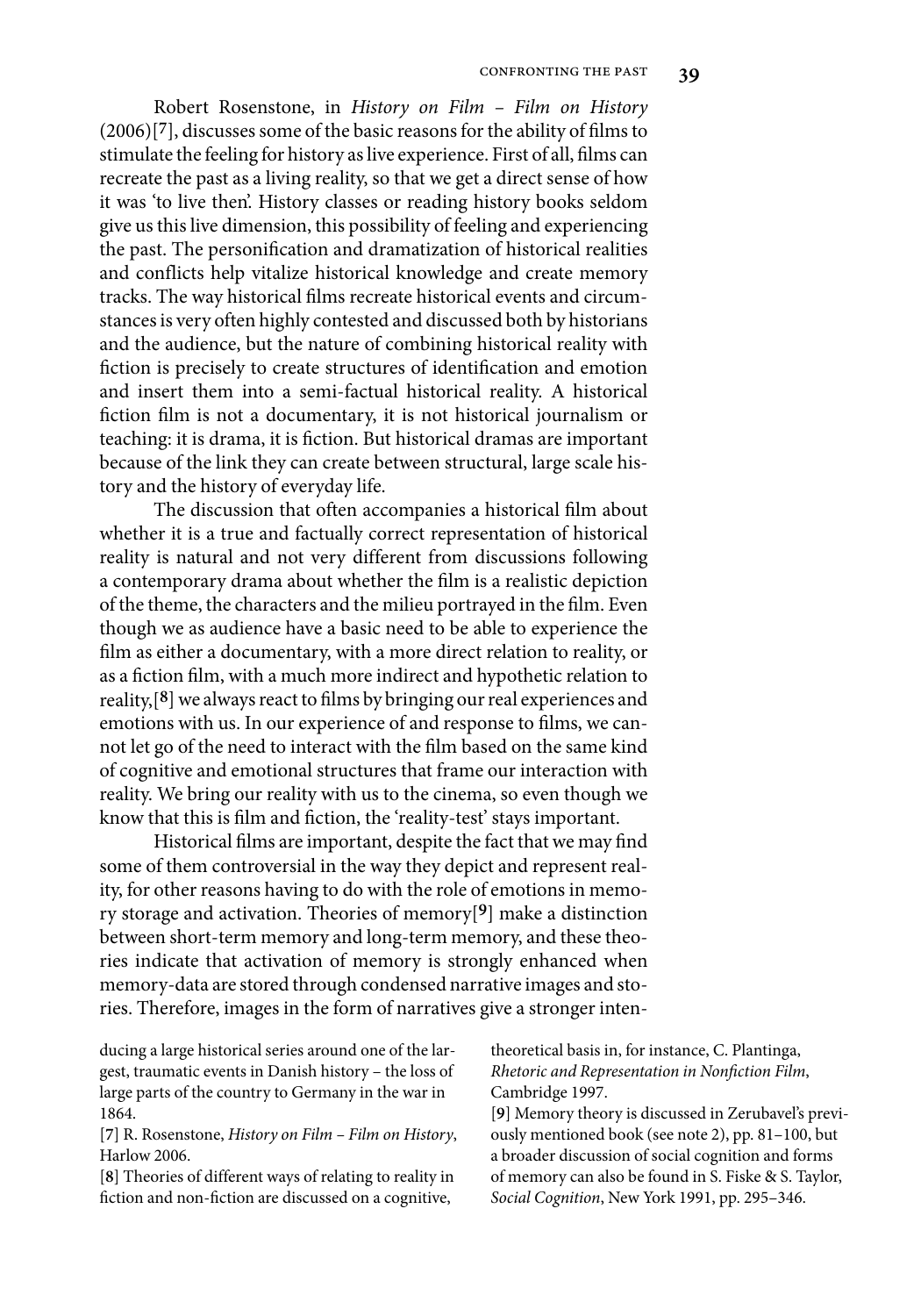sity in memory patterns, and this makes them easier to activate and recall. It is also quite clear that we can much more easily recall events if there is some kind of direct connection between personal memory and experience, and the more general memory data. So the intensity of memories, the way in which historical data is experienced, the amount of emotional embedding, either as traumatic or highly positive images and narratives, can greatly influence our memory and the way we relate to the past.

Historical films can make us not just see the past, but they can give us a feeling of living in a past reality; they can connect reality and emotions through processes of narrative identification. In creating this historical memory, films activate processes and structures that influence what Zerubavel has called 'memory transitivity',[**10**] the social and cultural process through which society and communities create an understanding of the past and the present and the connection between them. Memory transitivity makes possible individual and collective transport of memory from group to group and from generation to generation. But in doing so, films can also challenge and change memory and mental frameworks on the past and the present. Zerubavel calls this the mental shifting function, referring to films, media events or real historical events that can change the way we look at things. One example would be Florian Henckel von Donnermarck's film *The Lives of Others* (*Das Leben der Anderen*, 2006, Germany), which deals with life behind the iron curtain in a way that clearly changed the concepts held by many Europeans, by combining a story of authoritarian suppression with a universal dimension of human compassion. Another example could be Ken Loach's highly dramatic and emotional story of all sides of the Irish conflict, *The Wind That Shakes the Barley* (2007) or Rachid Bouchareb's strong story, *Days of Glory* (2006) of the forgotten and not recognized African/Arab soldiers who fought during WW II. All these films dig into and unfold a controversial historical reality that was not on the agenda previously and serve as a trigger of memory shifting away from the official social memory.

### **Historical film genres**

Historical films come in many forms, and these forms decide about the specific framing and staging of history in them. Wajda has used all the most important of these forms in his many historical films. Historical films are by definition often very closely linked to factual, historical events and characters, although they may also focus on the broader dimensions of history, including the life of ordinary people and everyday life. Frequently, historical films are adaptations of novels, poems or plays with an important function as historical, symbolic markers that link the film to a historical and cultural national canon. But this kind of relation between national history, culture and histori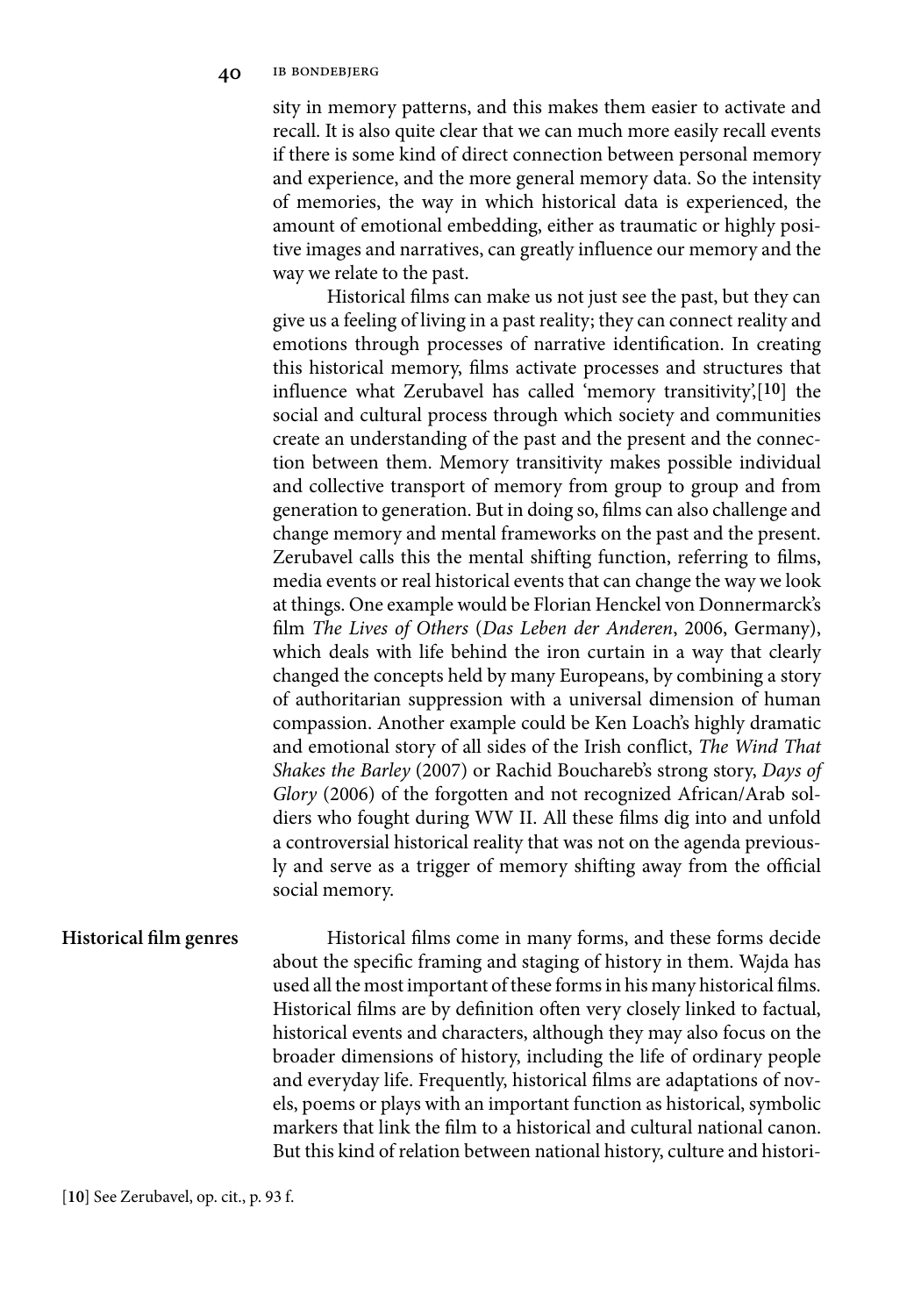cal films is probably most characteristic for the *heritage film* and the *historical biopic.* Heritage films are especially seen as a British film genre, based on the numerous and very popular films based on classical literature, portraying life in a premodern era with strong class differences, a rural landscape and a culture dominated by the upper classes living on huge estates. But, in fact, this type of historical film is very universal and can be found in most countries in one form or the other, and both Wajda and Polish film in general have contributed significantly to this tradition.

According to both Dina Iordanova (2003) and Marek Haltof (2011), historical films based on literary adaptations have been extremely popular with audiences in Poland since the 1920s, and Iordanova even goes so far as to see Poland as one of the major heritage film producers in Europe, alongside the UK and France: "if one looks at the wider European context, Poland's record in producing heritage films may yield only to France and Britain."[**11**] Iordanova rather ironically argues, while discussing the very romantic heritage of Wajda's *Pan Tadeusz* (1999), that these films often "feature a dashing blue-eyed blonde-moustached romantic hero, proudly riding a stallion … he is devotedly committed to the cause of Polish national liberation, driving back hordes of invading enemies."[**12**] In Wajda's production, heritage films based on well-known literary classics play a major role, and already a film like *Ashes* (*Popioły*, 1965), based on a novel by Stefan Żeromski, has many similarities with the British-French heritage tradition. It deals with the period of the Napoleonic wars, combines a plot directed towards the national-political situation and life among the aristocrats in Poland, and is a story of the fight for freedom and national identity combined with an emotional look at the past.[**13**] Even further back in time is *Gates to Paradise* (*Bramy raju*, 1968), a story based on a novel by Jerzy Andrzejewski about Poland in the 13th century during the crusades and the many migrants, among them homeless children, who were forced on the move by war and bad times. But perhaps Wajda's ultimate contribution to the heritage film is *Pan Tadeusz* (1999), based on the classical, national poem by Adam Mickiewicz and featuring a very broad depiction of Polish history around 1811–1812 – a film we shall return to in more detail.

Heritage films are sometimes considered to be almost inherently conservative, nostalgic and reactionary. We have already heard Dina Iordanova's ironic remarks on the genre, and the Polish-British researcher Ewa Mazierska has renounced Polish heritage films with the following characteristic:

Polish heritage films typically create an image of Poland in days gone by as a feudal and patriarchal society … on a whole, Polish heritage cinema, in

[**11**] D. Iordanova, *Cinema of the Other Europe. The Industry and Artistry of East Central European Film*, London 2003, p. 49 f.

[**12**] Ibidem, p. 50.

[**13**] See also Falkowska, op. cit., p. 99.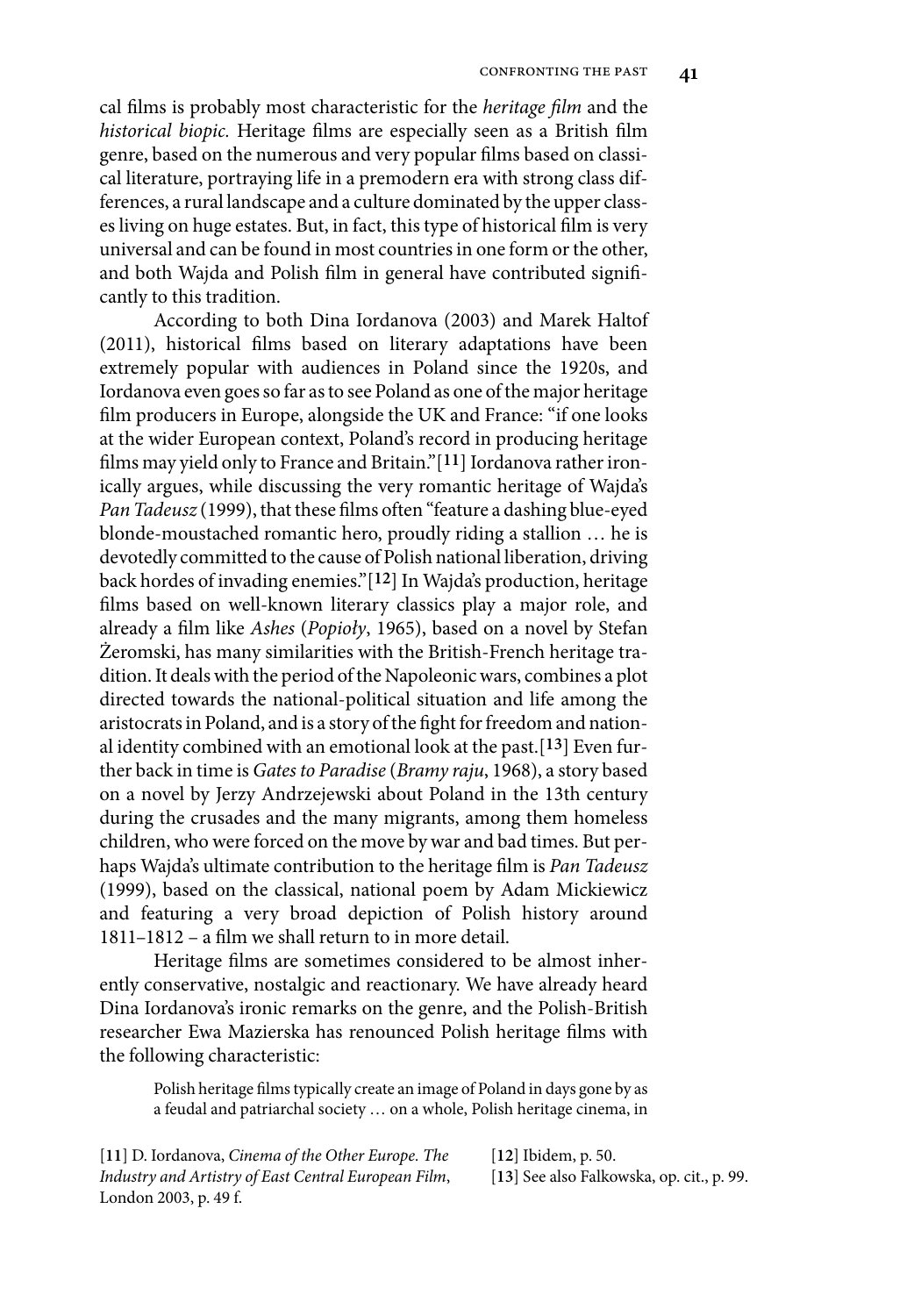common with the majority of artifacts and institutions which are born out of nostalgia, promotes a conservative, reactionary ideology.[**14**]

History and historical plots can be used for numerous purposes, and films can of course also express different views and ideologies. There is no doubt that films dealing with historical conflicts, periods and forms of life – just like all other films – can appeal to different emotional and cognitive layers of reception. Recreating and reliving past events will most certainly contain elements of nostalgia, just as seeing yourself and your family in the past tense will evoke these kinds of feelings. But unless the film paints everything in bright romantic colours and avoids the conflicts and tensions present in the past, there is no reason to perceive heritage films as inherently nostalgic and reactionary.

This is clearly a view presented in Andrew Higson's many writings on the British heritage genre, where he points out how the 'heritage industry' – not just in films, but also in promotion of UK as a holiday place – has a dimension of nostalgic longing for the rural and glorious past. But he also clearly points to the embedded conflict between this more nostalgic imagination of the past and the strong social and cultural class conflicts in those premodern societies:

On the one hand, heritage films seem to present a very conventional version of the national past, a view from above, conservative, upper class, patriarchal; on the other hand they often seem to move marginalized groups of history to the narrative centre.[**15**]

In Ang Lee's *Sense and Sensibility* (1995), for instance, you may find a certain nostalgia in the beauty of the past landscapes, but as a heritage film this is also a film that deals with female life and problems in a rather realistic and critical way, as does Mechant and Ivory's adaptation of Forster's classical novel *Howards End* (1992). Furthermore, if we follow the heritage genre into modern BBC-series like *Downtown Abbey* (2010–11), it becomes quite clear that this look into a strongly class-ruled upper class estate and life is really about the transformations of modern Britain from past to present, with all classes spread out and represented. Heritage films, like other films, can be a framework for the unfolding of many narratives and ways of portraying the past.

Heritage films are normally defined by a broader period picture and gallery of characters representing society as a whole. The *historical biopic* is a subcategory of the historical film which can have heritage dimensions, but where the portrait of a key historical figure defines the plot and narrative of the film much more directly. This type

[**14**] Quoted from E. Mazierska, *In the Land of Noble Knights and Mute Princesses: Polish Heritage Cinema,* "Historical Journal of Film, Radio and Television" 2001, vol. 21, no. 2, pp. 167–182.

[**15**] Quoted from Higson, op. cit., p. 28.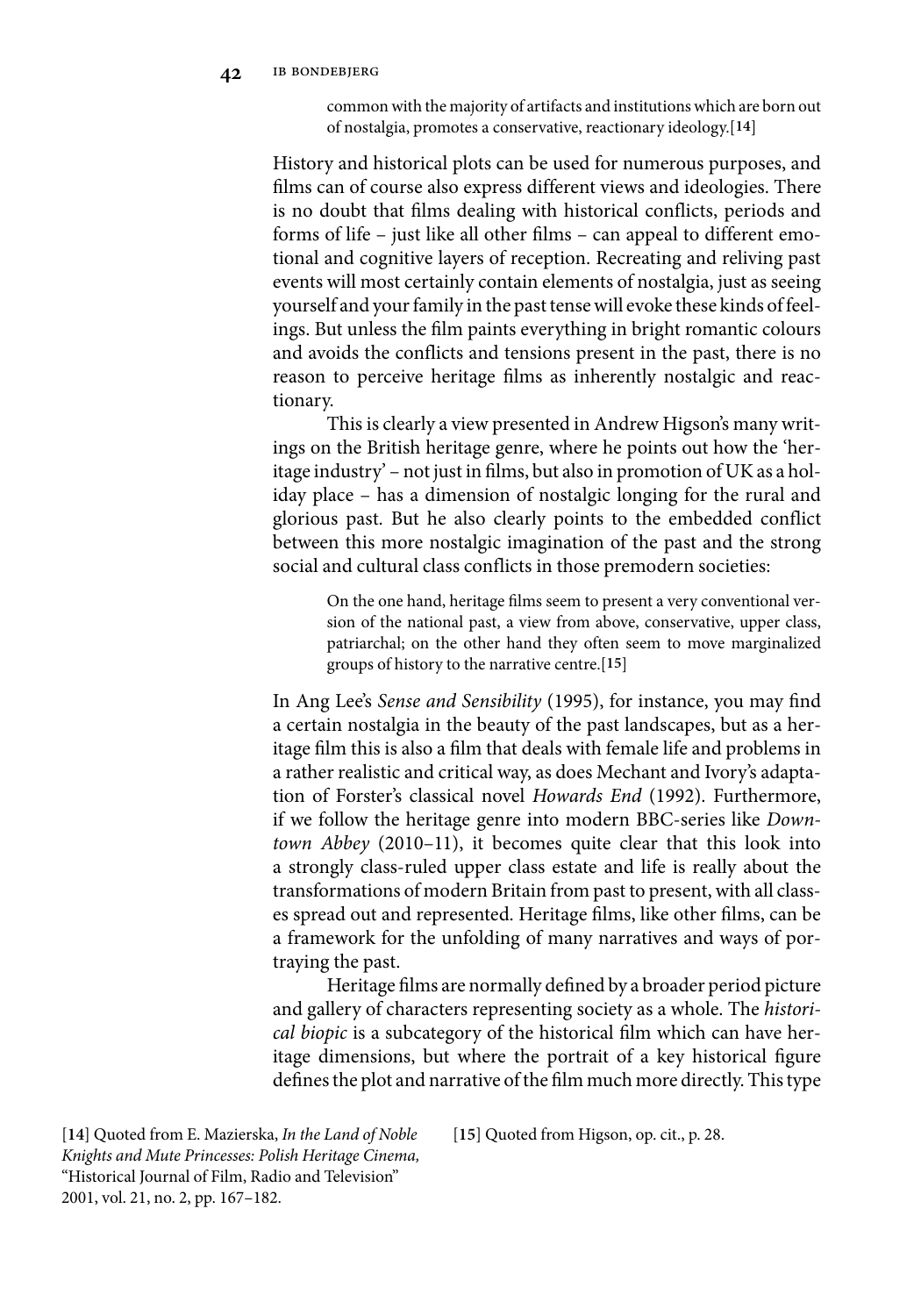of film does not have a central place in Wajda's film, but *Danton* (1983) – to which we shall also return – is interesting, both because there is a clear connection to two more contemporary films, *Man of Marble* (*Człowiek z marmuru*, 1977) and *Man of Iron* (*Człowiek z żelaza*, 1981), and because it is an example of use of a foreign, historical figure to comment on the contemporary situation in Poland in an especially difficult time. A controversial figure from the French revolution and a film made in France – because of the increased censorship in Poland in the early 1980s – is used as a way to indirectly comment on the situation in Poland, and to support the key figures of the Solidarity movement. As we shall see, this was done in a way that was quite out of tune with the French interpretation of the historic main character, but served the contemporary message to Poland very well. It is an interesting case about how history can be used to activate emotional and ideological sentiments.

Not all historical films reach far back in history, nor are they based on national, literary classics. In fact most historical films seem to deal with rather recent historical events, events that may still be controversial and closer to the contemporary, public agenda and memory. I will call this form of historical film *historical drama,* and the only really important thing separating this form from drama in general is the historical nature of the plot. Historical dramas, and certainly this is the case with Wajda's use of this genre, are often extremely realistic, bordering on the documentary in the way they portray historical reality. Furthermore, they have a strong leaning towards a critical position. These films often want to reveal the true story behind a historical period or event that the filmmaker feels is not part of the official understanding of history. Wajda's film *Katyń* (2007) unravels one of the most gruesome and contested events during the occupation of Poland in WW II, and even though the truth may have been known by many by the time the film came out, it was still a traumatic event and something one could not speak openly about before 1989. Furthermore, by telling this story with a full measure of realism and emotional drama, the historical fact and truth told is lifted back into the memory of new generations of Poles. The film is only one of many historical films by Wajda dealing with Polish WW II history.

Many historical dramas deal with quite recent and very traumatic and contested events, but films like this can also go back further in time. In Edward Zwick's American film *Glory* (1989), we once more return to the grand heritage period of American films, the period around the American civil war. But this time the story is told in a raw, documentary and realistic form, and the theme is the scandalous treatment of black American soldiers during this war. The historical theme of the film rings through to contemporary America and a formal racial equality with a lot of skeletons in the cupboard. Historical dramas are dominated by realism and a critical, documentary approach to history, but realism is not the only style in historical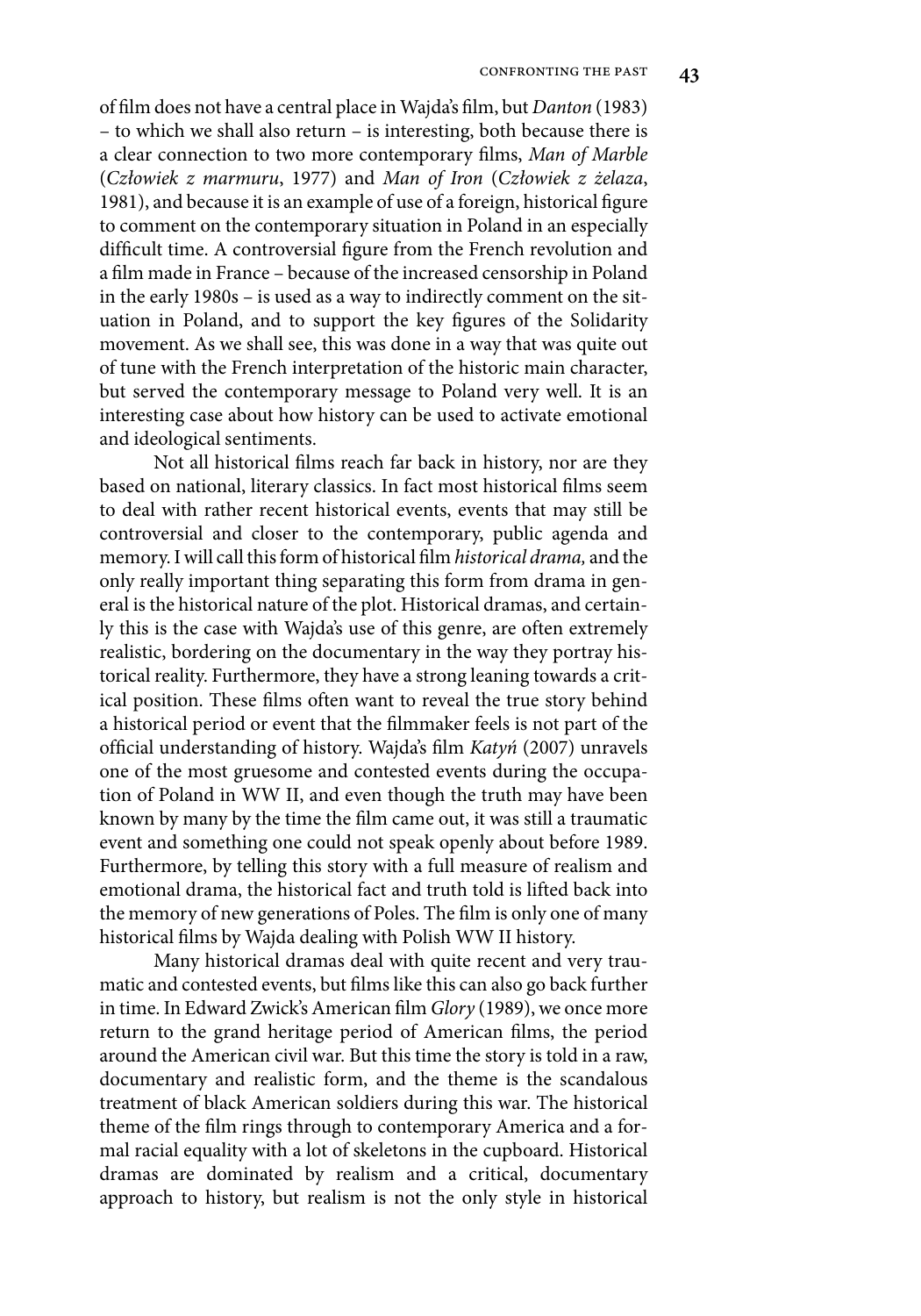**44** ib bondebjerg

drama. Especially in European historical drama, we find many more expressive and experimental forms. This is the case with, for instance, the Spanish film by Guillermo del Toro, *Pan's Labyrinth* (*El laberinto del fauno*, 2006), where the mixture of the cruel reality of fascist suppression seen through the eyes of a young girl is mixed with a surreal fantasy world of mythical creatures that intervene with the historical reality.

Wajda's contributions to Polish heritage film have the same kind of complexity and built-in contradiction between a tendency to show and celebrate the cultures and landscapes of the past, the emotional grandeur and idealism behind those events, places and characters that formed Polish history and the tendency towards realism and a critique of contemporary society through a historical narrative. In two early films already mentioned, *Ashes* and *Gates to Paradise*, it is not too difficult to see why Wajda in the middle of communist Poland wanted to go back in history and draw on stories of the Polish aristocracy during the Napoleon wars, fighting for freedom and autonomy for a divided nation, or draw on the story of a country torn apart with people wanting to migrate. In his perhaps most realistic historical heritage film, *The Promised Land* (*Ziemia obiecana*, 1974) – nominated for an Oscar for best foreign film – about the industrial revolution and the breakthrough of capitalism in the Łódź region around the year 1900, he pays tribute to the big European social novels by Dickens, Balzac and Zola.

It is a story of the birth of capitalism seen from the point of view of three entrepreneurs, and the film has a tendency to strong documentary realism in the way it portraits the Darwinistic powers of capitalism and the suppression of working class people. As a film from the communist period, it has some correspondence with the official notion of socialist realism, but capitalist repression of workers historically can also be read allegorically as a contemporary allusion. However, even though the film is to some degree compatible with the themes and principles of socialist realism, the film style is much more expressive and subverts and undermines its official doctrines, with impressionistic, expressionistic and symbolic elements:

Wajda endowed his narrative with phantasmagorical element … in the realistic space of the city a mythical reality is born … The inhabitants of the promised land live in the space of authentic reality, but their story grows beyond the realism of description and narrative, taking on precisely the shape of myth and parable.[**16**]

It is well documented that Wajda often had problems with censorship in Poland and that the double strength of an authoritarian communist system and the Catholic Church indeed presented a challenge to free

[**16**] E. Nurczynska-Fidelska, *Andrzej Wajda's Vision of 'The Promised Land',* in J. Orr & E. Ostrowska

(eds.), *The Cinema of Andrzej Wajda. The Art of Irony and Defiance*, London 2003, p. 154.

**Between nostalgia and historical realism: Wajda's heritage films**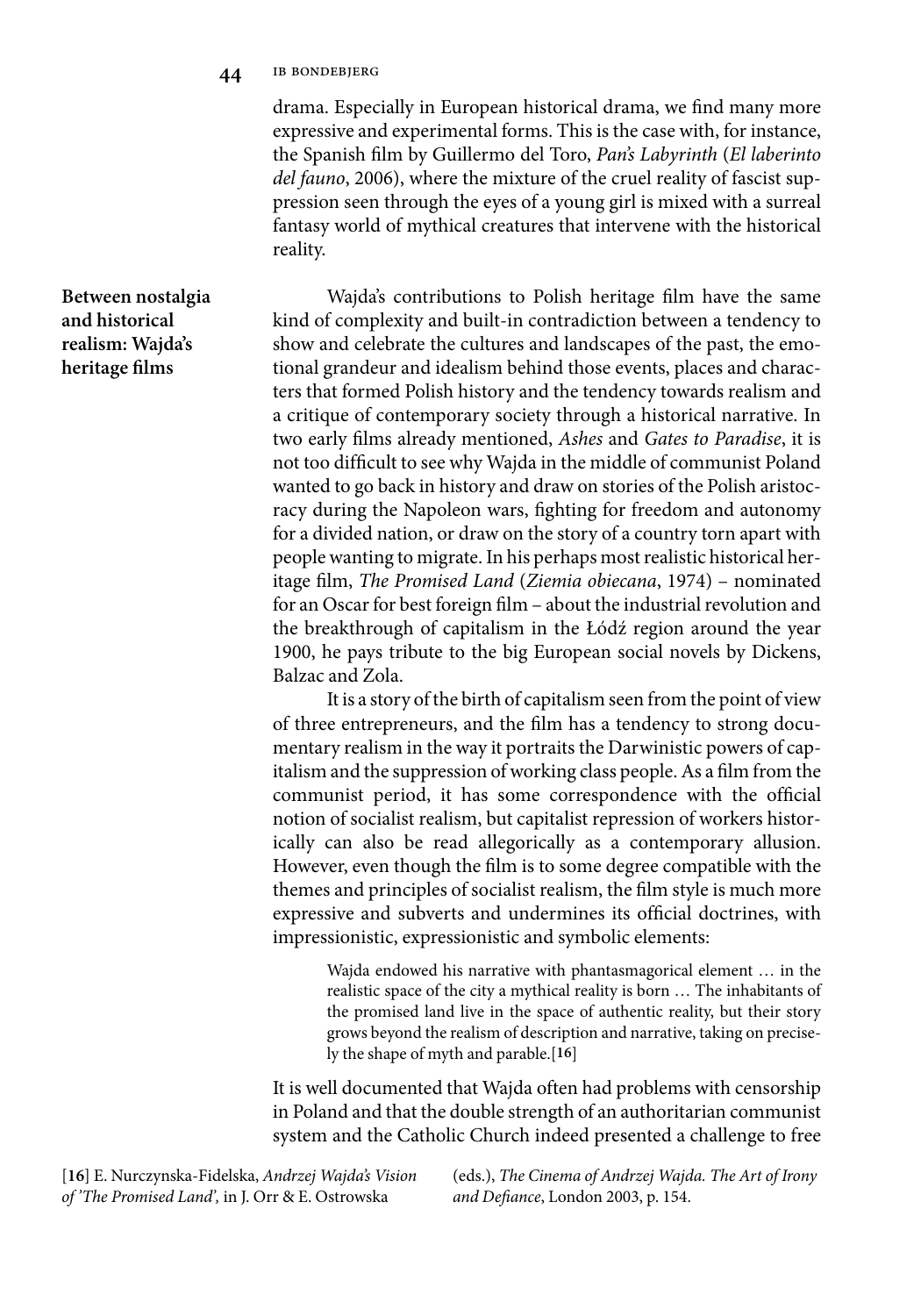artistic expression. But as Paul Coates has documented in his book *The Red and the White. The Cinema of People's Poland*, the communist regime was eager to use Wajda's fame abroad as part of his propaganda value. In the censor's report on *The Promised Land*, an anonymous censor points to the usefulness of the film, particularly for young people, as "a good lesson in our way of thinking."[**17**] The argument for this is not that Wajda is seen as 'one of ours' as a person or film director, but that the film deals with the birth of capitalism from a point of view that can evoke the concepts of historical materialism, and that the censor sees the film as expressing a class point of view, and providing a sense of solidarity with the working class representatives in the film.

*The Promised Land* is the historical film by Wajda which is closest to some of his more contemporary films or historical dramas dealing the period around WW II. It is a film that mixes elements of the critical historical drama and the heritage film and pays tribute to the long European tradition of realism. The contrast between the rich classes, the new capitalist aristocracy and their mansions, and the smoking chimneys and dirty streets and houses of the workers is something you can almost smell and sense from the first shots of the film. Here, heritage certainly does not mean supporting a nostalgic image of a patriarchal society.

A much stronger leaning towards the classical forms of heritage film can be observed in what might be called the ultimate modern Polish heritage film, *Pan Tadeusz*. The fact that it was part of Wajda's ambition is obvious due to the fact that the film is based on Adam Mickiewicz's classic national poem, perhaps the most well-know Polish national text, and that Mickiewicz is represented by an actor reading parts of the poem and narrating on and off screen. As Wajda has pointed out himself:

This project was incomparably more difficult than anything I had done so far. It is much easier to adapt a realistic novel, such as *The Land of Promise*, for big cities, events, characters, passions, are the element on which film thrives. Nature on the screen, on the other hand, often reveals its banal aspect.

In my film the images of nature are background only; what I wanted was to resurrect the climate of the "land of childhood". We aimed to create the loveliest scenes, evoking the poetic world of *Pan Tadeusz* – hence the image of spring and birds, flying over an army, marching to its doom ... in the scene *The Year 1812*.

The real heroes are those Polish characters which participated in the downfall of the Republic. They were portrayed in just such a way, sending shivers down our spines, as images of Polish vices, terrifying but perfect in their artistic form.[**18**]

The film clearly uses the beauty of Polish landscapes to activate national, emotional feelings and it encompasses a broad representation of

[**17**] Quoted from P. Coates, *The Red & The White. The Cinema of People's Poland*, London 2005, p. 113. [**18**] http://www.wajda.pl/en/filmy/film34.html [accessed April 4, 2011].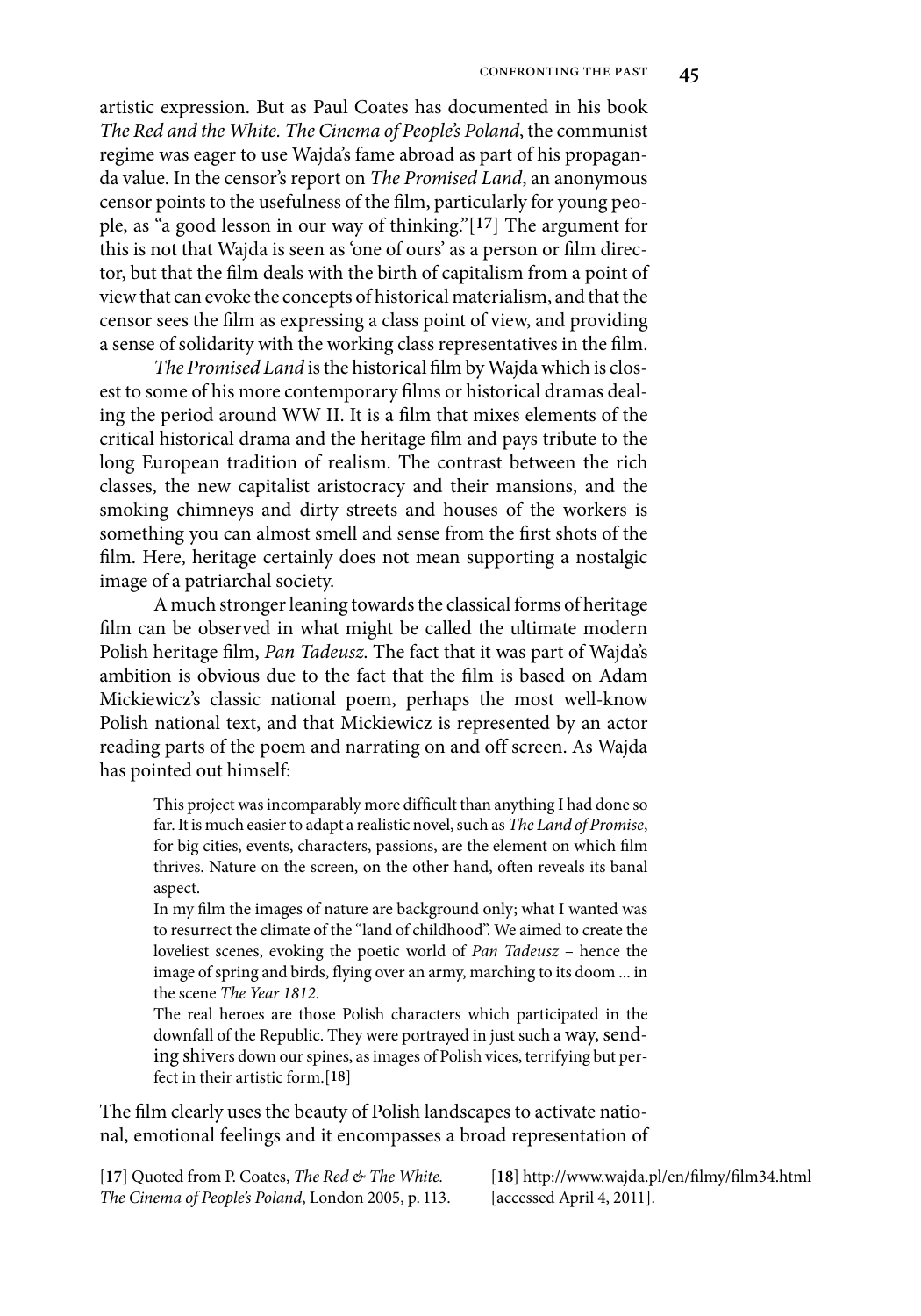#### **46** ib bondebjerg

classes, characters and historical references to the nationally problematic years 1811–1812. The film revolves around conflicts both with external forces and between two families representing different strategies for Poland, and ends with reconciliation between the two opposing Polish families and tendencies. The film has a clear, contemporary message by way of its historical plot and narrative, a message to a postcommunist Poland looking for a new place and identity in Europe and the world. Focusing on the quest for sovereign nationhood with Russia, Prussia, Austria and France playing a role, placing strong emphasis on social differences and certain dimensions of the transition from a feudal society to a more modern, national democracy, the film deals indirectly with a new Poland that has gained its democratic freedom but is still struggling to find its way. The film was hugely popular at national box offices, but had no success abroad.

Wajda's own public comments about the film underline his wish to lift Mickiewicz's historical poem into a contemporary context:

Above all I'd like to show in this film the things that seem most important in Adam Mickiewicz's work – our past and our history. We don't care to remember that the image of our national character painted in *Pan Tadeusz* is not merely ironic but quite malicious. It is an image of Poles who do something first and think later. Today I observe a similar situation; so I feel that after almost ten years of freedom the time has come for us to answer the questions: where do we come from? who are we? and where are we going for?[**19**]

*Pan Tadeusz* is a post-communist heritage film, representing a much wider interpretation of the past than allowed before 1989, but at the same time it has elements of nostalgic nation building. Among Wajda's historical films, this one bears the strongest similarity to the British heritage tradition. The romantic landscapes and the romantic triangle of Tadeusz, Telimena and Zosia, as well as the strong emotional background of a pastoral, bygone everyday life in Poland, play into the bigger historical plot. The image of the past as a lived reality and the impressive large scale scenes of battles and historical events add to the film's quality as a heritage film. But as also remarked by Falkowska,[**20**] the film came at a time in Polish history where a celebration of the period just after the fall of communism was eagerly awaited by the majority of Poles and seen as a positive comment to Poland's entering EU a few years later and thus confirming a certain national identity. Both the way Wajda has talked about the film himself and the way the film was discussed and received show that historical film and even heritage films dealing with a long gone past is a way of reframing, representing or re-interpreting the past as part of the present. Activating the past often serves as a mental frame changer in terms of perspec-

[**19**] http://www.wajda.pl/en/filmy/film34.html [accessed April 4, 2011].

[**20**] See Falkowska, op. cit., p. 254. This is not a direct quotation, but my own version of Falkowska's interpretation.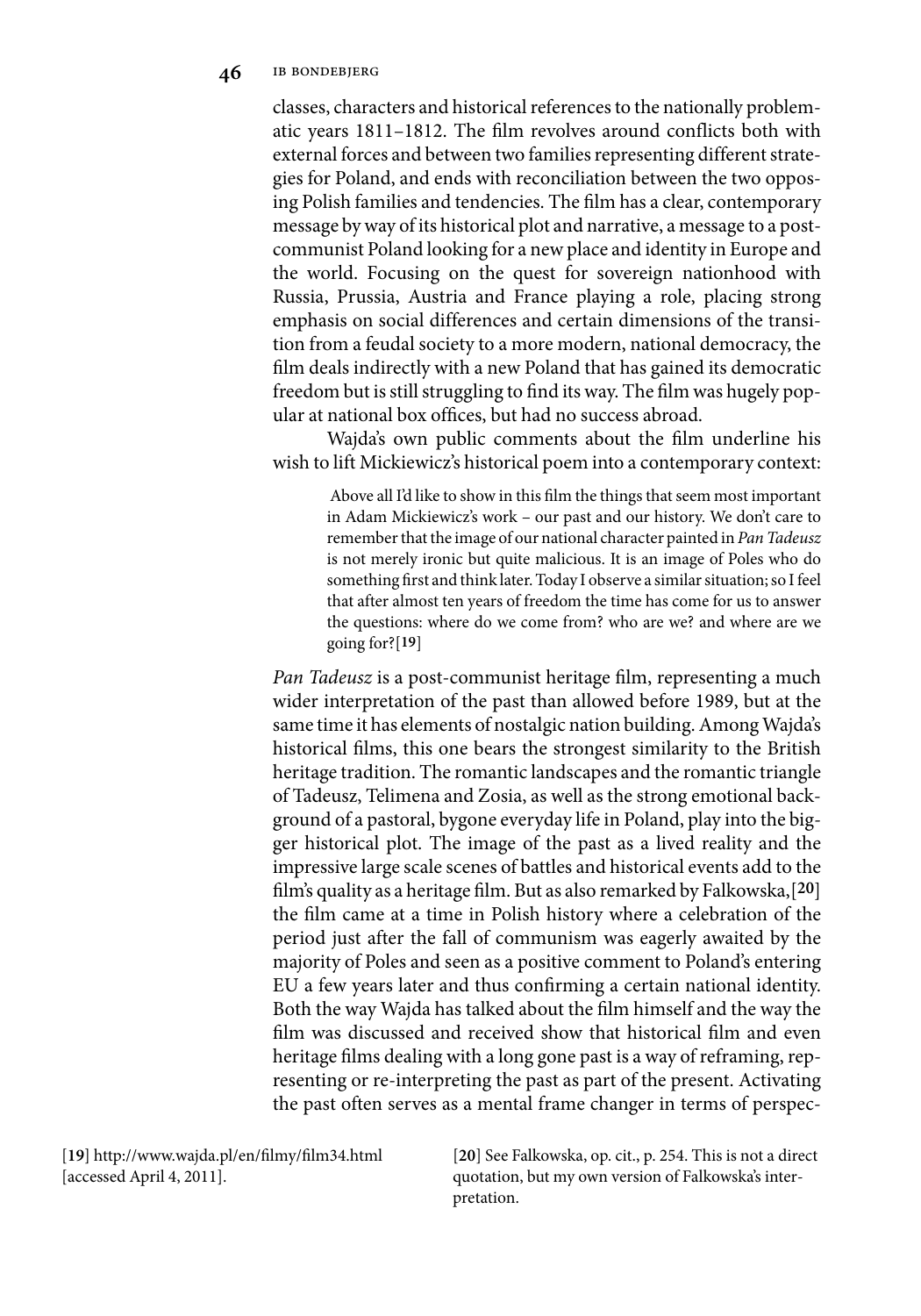tives on the present*.* As already pointed out, history, tradition and images of the public and private past are important for our cognitive and emotional modes of experience, providing a comparative 'mirror effect' that can be of significance*.* Speaking about conflicts and controversies in the national, historical past may serve as a very direct argument relating to a specific situation in contemporary society*. Pan Tadeusz* clearly does that. The fact that the film deals with both internal and external conflicts in a historical perspective relates to Poland's present situation and the huge ideological differences within Poland between conservative, Catholic and nationalistic tendencies and a more open, centre-left European position. The tendencies we see in Polish society and culture between nationalism and cosmopolitanism, between the right wing and centre-left are positions we see all over Europe in many different countries. It is a fight about the future development and the very soul of the European project.

Using history to speak about the present was perhaps even more important as a strategy during communism, where it could be difficult to speak directly about the present in a critical voice. This was never more clear in Wajda's films than in his historical biopic *Danton* (1983), shot in France. The film was to be made in Poland, but martial law prevented it, and the film had to be made in Paris, financed by Gaumont. But even though the film is a portrait of one of the heroes of the French revolution, and the film does follow the factual events to a certain degree, it is much more of an emotional intervention in the Polish political situation in the early 1980s. Wajda – against most interpretations of the historical Danton – paints a picture of a man of the people, an ideal democrat, in such a way that no observer could miss associating him with Lech Wałęsa and the Independent Self-governing Trade Union "Solidarity". Robespierre, on the other hand, becomes a man corrupted by power, just as Wojciech Jaruzelski was viewed by the Polish opposition.

Wajda has never publicly admitted this direct parallel. He mostly sees the film as a general comment to how revolutionary movements are often eaten up by internal struggle and the same kind of corruption and misuse of power that brought them to power in the first instance. In that sense, the film has a universal plot and meaning, and is not exclusively about the Polish situation. Nevertheless, the portrait of Robespierre is in line with the way many Poles saw him: a stonefaced man that acted brutally, while claiming to act in the service of a higher cause.[**21**] Depardieu's Danton, on the other hand, has all the charisma and vitality of Wałęsa, who opposed the direction the revolution had taken and demanded respect for the voice of the people. In France, reviews of the film were rather critical, and many pointed out that the black-white image of Robespierre and Danton was out of tune

# **The critical confrontation with history**

<sup>[</sup>**21**] See also Falkowska, op. cit., p. 196 ff.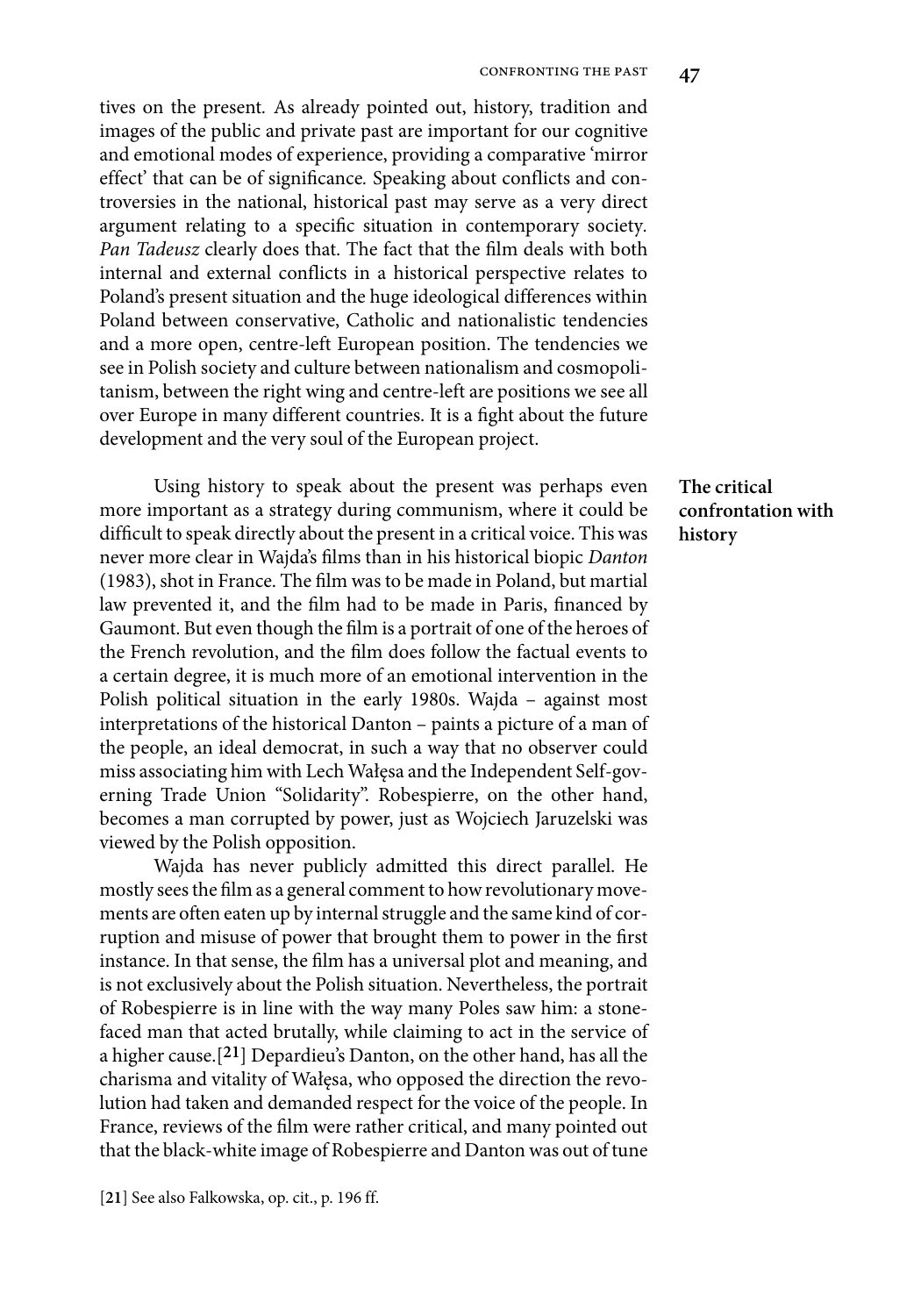with reality. The film is thus clearly an example of Wajda's use of history and historical figures for contemporary purposes. Contrary to historical documentary, it is a strongly emotional, fictional intervention into a very problematic and difficult situation of Poland.

*Danton* was not about telling an untold truth about historical events; it was about using a historical reality to criticise the present. Most of Wajda's critical historical dramas, however, aim at telling a story about the recent past that has not been told in the right way or has been directly censured. Quite many of Wajda's historical films focus on Polish WW II history because a relevant part of Polish postwar history was formed by the things that happened at that time. His first breakthrough as a filmmaker, *A Generation* (*Pokolenie*, 1955), already deals with this period, while *Kanal* (*Kanał*, 1957) was criticized by the communist party for pointing out that the brutal slaughter of the Warsaw uprising was not just the work of the Germans but also of the passive Red Army. In *Ashes and Diamonds* (1958), which takes place on one day, May 8 1945, Wajda continues this line of films with a strong realistic and emotional tone, clearly dealing with a young generation who did not get the Poland they were fighting for. This theme is continued in *Lotna* (1959) and the much later *Landscape after the Battle* (*Krajobraz po bitwie*, 1970).

But criticism of what happened to Poland during and after WW II, which could not be open before 1989, was dramatically enhanced in *Katyń* (2007), a strong and emotionally moving drama about the mass execution of Polish officers during WW II. In the Katyń massacre in 1940 the Secret Soviet Police (NKVD) murdered around 20,000 Polish soldiers taken as prisoners of war. The official Polish and Soviet explanation before 1989 was that Germans did it. Wajda has a very personal connection to this event, as his father, an officer in the Polish army, was among those murdered. It is therefore both one of the biggest lies of the communist regime and a historical truth with very personal and emotional dimensions Wajda is dealing with in this film.

The narrative of the film stretches from the event itself to the younger generations after the fall of communism trying to set things straight. But the whole historical incident is, of course, also an allegorical story of the lies of the communist regime as a whole, and a story of those who collaborated and those who tried to resist. The film combines elements of institutional history with images of how the institutions and people in charge reacted, using very personal and family stories. Thus, everyday history is intertwined with large-scale historical events. This is also clearly indicated in the way Wajda himself has commented on the film by referring to the personal background, but also to the fact that he wanted the film to be based on individual stories and historical facts that were verified by eyewitnesses and documents:

*Katyń* is a special film in my long career as a director. I never thought I would live to see the fall of the USSR, or that free Poland would provide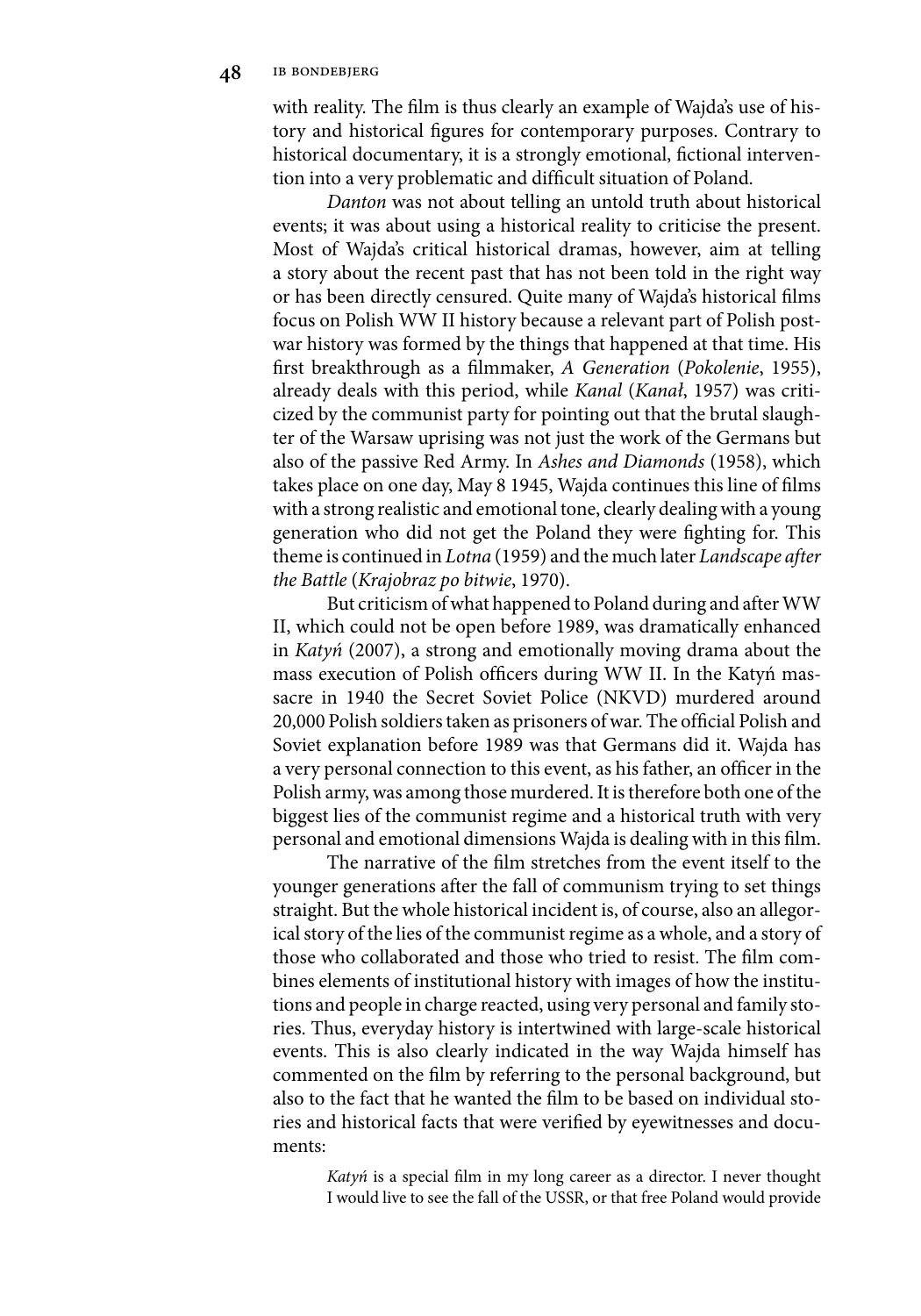me with the opportunity to portray on the screen the crime and lies of Katyń.

While Stalin's crime deprived my father of life, my mother was touched by the lies and the hoping in vain for the return of her husband.

The creation of the screenplay about Katyń took several years. The long, arduous process of looking through huge quantities of individual recollections, diaries, and other mementos confirmed my determination to base this first film about Katyń on the facts these materials related. And this is how the film's opening scene on the bridge, as well as the one featuring Soviet soldiers defacing the Polish flag, came to be. Most of the incidents depicted on the screen actually happened and were reported by eye-witnesses.[**22**]

Wajda manages in the film to recreate a human drama not least through a number of female characters, wives, mothers, daughters, victims, and the emotional trauma is clearly revived and lived through once more, including the most terrible part – the killing of the many soldiers. From the film's opening scene, where a crowd at one end of a bridge is fleeing from the Soviets and another crowd at the other end is fleeing towards them from the Germans, the narrative contains powerful symbols of Polish history, even down to a detail like the image of a figure of Christ on a church, where only the arm is left. In the middle of this chaos, a woman and her daughter are looking for their husband and father. We do not see history from above, but are inserted directly into the middle of the chaos of everyday life through an individual perspective. About the film's recreation of historical events, and the social and political consequences of the murder of 20,000 soldiers, Wajda said:

While it is true that the details of the Katyń crime are now known, I couldn't omit, in this first film about the event, the image of death; death that met twenty thousand Polish officers. They were murdered, one at a time, a fact that was recorded in their personal files. This is evidence that the Soviet Union failed to recognize or respect any international standards, not even with regard to prisoners of war.

All the men who died did so as members of the Polish intelligentsia, and this paved the way for Stalin's subjugation of Poland.[**23**]

The image of Captain Andrzej's daughter shouting after her father as he is being dragged off, put on a train and later executed, is a strong closing to a very emotional and moving start of the film. The following cut, directly to Andrzej's parents in the German occupied zone and to a scene at the university in Kraków when Andrzej's father and his university colleagues are imprisoned and later sent to a work camp, underlines Wajda's emphasis on the execution of the Polish elite conducted by both the Germans and Soviet Union. The film's striving to tell the true story is underlined by scattered sequences in black and white, so that the fictional and documentary authenticity run hand in hand.

[**22**] http://www.wajda.pl/en/filmy/katyn.html [accessed April 4, 2011].

[**23**] http://www.wajda.pl/en/filmy/katyn.html [accessed April 4, 2011].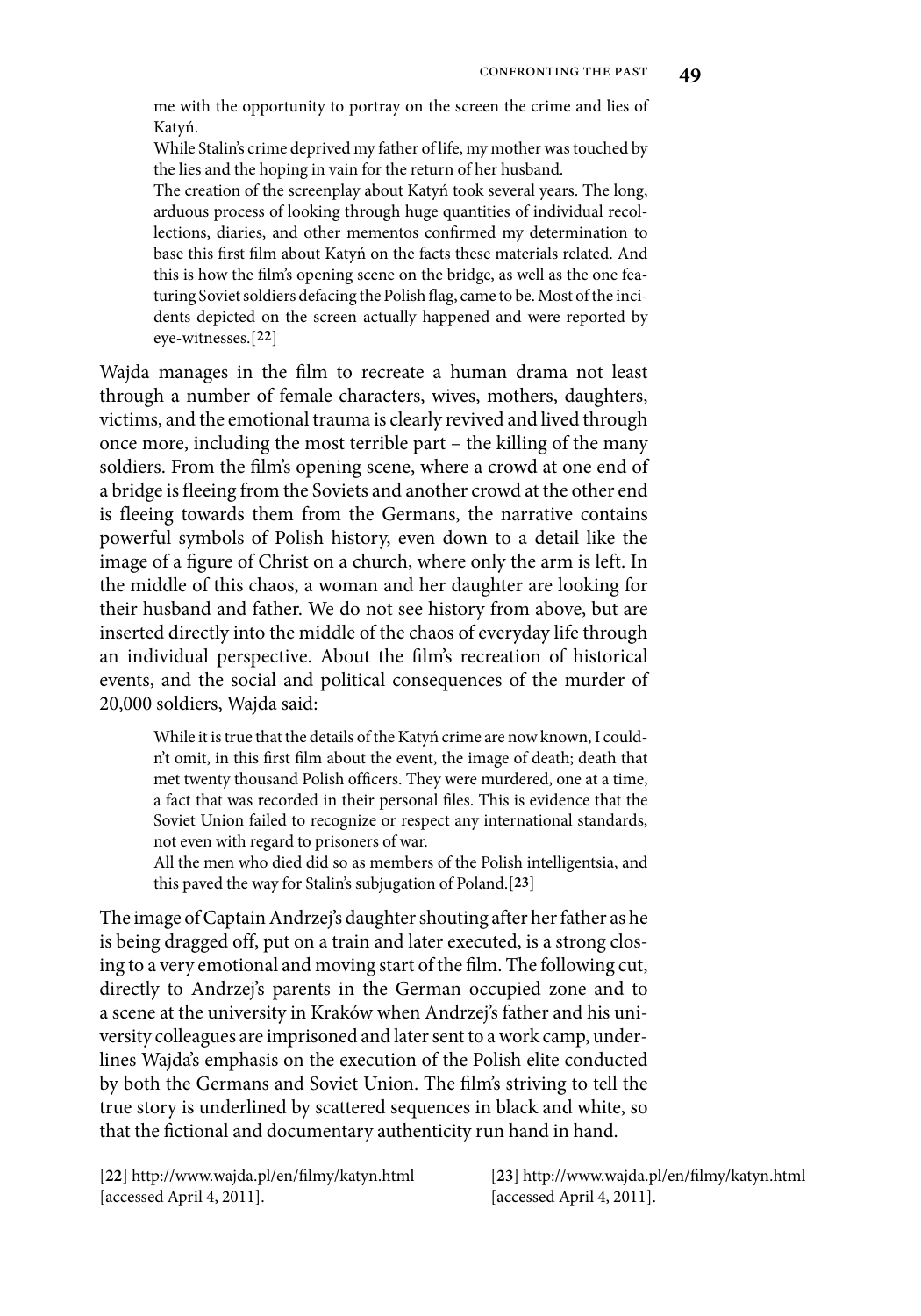The strongest part of the film comes in the story of developments after 1945, when the Soviet-backed Polish communist regime takes over and the covering up continues. Anna, Andrzej's wife, finally learns that her husband died, but the real story and the documents proving it are preserved by people who had to risk their lives to do so, and those who miraculously survived and might tell the truth are not able to. In the last part of the film, we follow the story of Agnieszka, one of the survivors of the Warsaw uprising, very critical towards the system and sister to a person murdered in Katyń. Through her story and the story of the young Tadzio, also a representative of a new, critical generation, we experience the cruelty and supression of the communist regime. They belong to the resistance against the communists, they fight for democracy and truth, and they both pay the price. In the last part of the film, the Catholic church is also shown as a supporter of the new regime, interested, first of all, in surviving. In the final scenes, we go back in time to 1940 in order to see the killing of the Polish soldiers, the true version of a war crime with very far-reaching consequences and both real and symbolic meaning.

## **Conclusion**

Countries like Poland, going through tremendous and traumatic events since 1939, have a special need for not just contemporary, realistic films, but for confronting the historical past, both in the shorter term and in the *longue duré*. Wajda has always shown a double trend towards contemporary realism and historical drama. He speaks to the contemporary with two voices. Under communism he used history to speak about things he could not speak about in his contemporary films; after the liberation of Poland from yet another authoritarian regime, the historical is still important, but now as part of a much broader attempt to openly speak the truth (*Katyń*) or to use national history to speak about the present conflicts in a democratic Poland.

History on film is seldom just nostalgia and a longing for the past: certainly, the heritage film has nostalgic elements, but, in general, the past is always part of the present, and history needs to be constantly reframed and re-interpreted. Historical films, also the heritage film, have to be accepted as part of our universal need to understand our past and our individual and collective memories as part of our mental, cognitive and emotional luggage. Wajda's historical films, spanning both forms of heritage cinema and historical drama, belong to a strong European tradition; they may have elements of nostalgia, but they also recreate and reframe history through a contemporary perspective. Historical films and television series are not popular with the large audience just because they escape from a perhaps dull and problematic reality. They are popular because we need our memory in order to establish a continuity and understand where we come from. Memory is a deep cognitive, emotional and social dimension in all human beings, from our private lives to our social and collective memory.